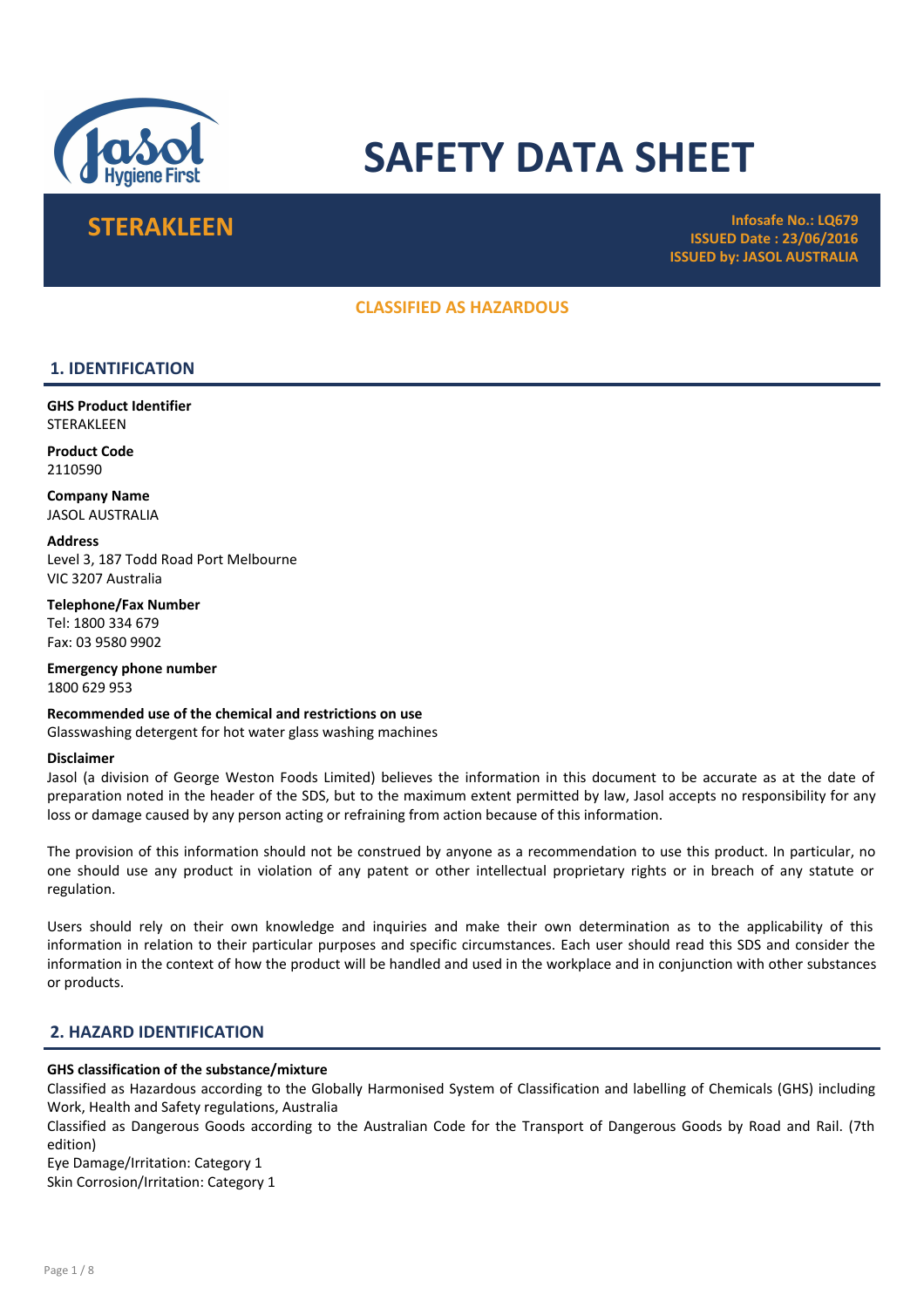#### Signal Word (s) DANGER

Hazard Statement (s)

H314 Causes severe skin burns and eye damage.

Pictogram (s)

Corrosion



#### Precautionary statement – Prevention

P260 Do not breathe dust/fume/gas/mist/vapours/spray. P264 Wash contaminated skin thoroughly after handling. P280 Wear protective gloves/protective clothing/eye protection/face protection.

#### Precautionary statement – Response

P301+P330+P331 IF SWALLOWED: rinse mouth. Do NOT induce vomiting.

P303+P361+P353 IF ON SKIN (or hair): Remove/Take off immediately all contaminated clothing. Rinse skin with water/shower.

P304+P340 IF INHALED: Remove victim to fresh air and keep at rest in a position comfortable for breathing.

P305+P351+P338 IF IN EYES: Rinse cautiously with water for several minutes. Remove contact lenses, if present and easy to do. Continue rinsing.

P310 Immediately call a POISON CENTER or doctor/physician.

P363 Wash contaminated clothing before reuse.

#### Precautionary statement – Storage

P405 Store locked up.

#### Precautionary statement – Disposal

P501 Dispose of contents/container to an approved waste disposal plant.

# 3. COMPOSITION/INFORMATION ON INGREDIENTS

#### Ingredients

| <b>Name</b>                                      | <b>CAS</b> | <b>Proportion</b> |
|--------------------------------------------------|------------|-------------------|
| Alkaline Salts                                   | 10213-79-3 | $0 - 5 \%$        |
| Glycine, N,N-bis(carboxymethyl)-, trisodium salt | 5064-31-3  | $0 - 5 \%$        |
| Sodium Hydroxide                                 | 1310-73-2  | $0 - 2\%$         |
| Ingredients determined not to be hazardous       |            | <b>Balance</b>    |

# 4. FIRST-AID MEASURES

#### Inhalation

If inhaled, remove affected person from contaminated area and keep at rest in a position comfortable for breathing. Seek medical attention. Apply artificial respiration if NOT breathing and immediately seek medical attention.

#### Ingestion

Do NOT induce vomiting. Wash/rinse out mouth thoroughly with water. Seek immediate medical attention.

#### Skin

If on skin (or hair) remove/take off all contaminated clothing immediately. Wash/rinse skin gently and thoroughly with water/ shower and non-abrasive soap for 15 minutes after handling. Ensure contaminated clothing is washed before re-use or discard. Seek immediate medical attention.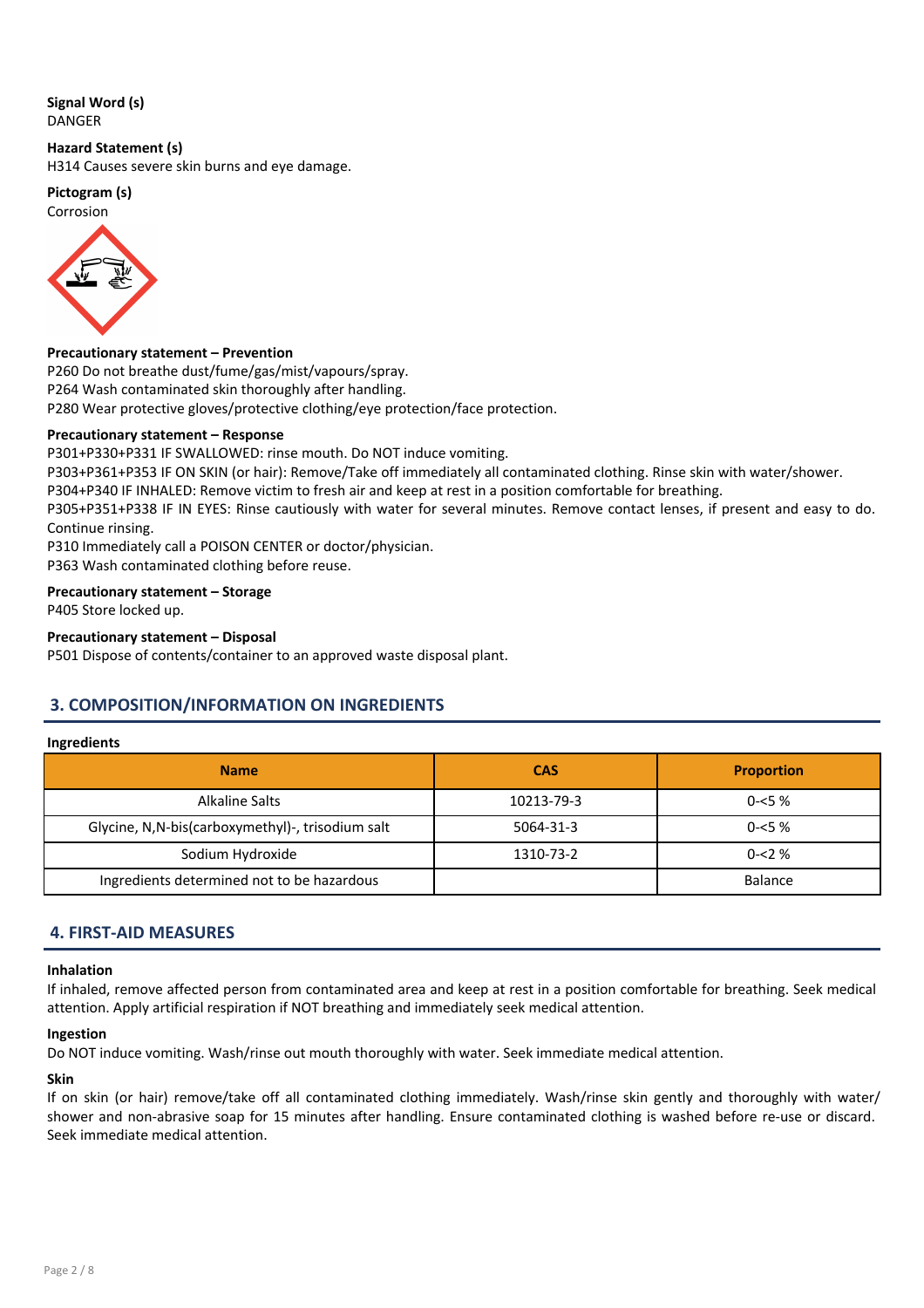#### Eye contact

If in eyes, hold eyelids apart and flush the eyes continuously with running water. Remove contact lenses, if present and easy to do. Continue flushing until advised to stop by the Poisons Information Centre or a doctor, or for at least 15 minutes. Seek immediate medical attention.

#### First Aid Facilities

Eyewash, safety shower and normal washroom facilities.

#### Advice to Doctor

Product contains alkaline salts. Vomiting has not been induced because of risk of aspiration into the lungs. Contact Poisons Information Centre.

#### Other Information

For advice in an emergency, contact a Poisons Information Centre or a doctor at once. (131 126)

# 5. FIRE-FIGHTING MEASURES

#### Suitable Extinguishing Media

Water, or as for other chemicals present.

#### Unsuitable Extinguishing Media

Do not use water jet.

#### Hazards from Combustion Products

Under fire conditions this product may emit toxic and/or irritating fumes, smoke and gases including water vapour, carbon monoxide, carbon dioxide and oxides of nitrogen.

#### Specific Hazards Arising From The Chemical

This product is non combustible. However, following evaporation of aqueous component under fire conditions, the non-aqueous component may decompose and/or burn.

#### Hazchem Code

 $2Y$ 

#### Precautions in connection with Fire

Fire fighters should wear full protective clothing and self-contained breathing apparatus (SCBA) operated in positive pressure mode. Fight fire from safe location.

# 6. ACCIDENTAL RELEASE MEASURES

#### Emergency Procedures

Evacuate all unprotected personnel. Do not allow contact with skin and eyes. Do not breathe mist/vapour. It is essential to wear self-contained breathing apparatus (S.C.B.A) and full personal protective equipment and clothing to prevent exposure. Avoid exposure to spillage by collecting the material using vacuum and transfer into suitable labelled containers for subsequent recycling or disposal. As a water based product, if spilt on electrical equipment the product will cause short-circuits.

Disposal of small spillages only. For large spillages liquids should be contained using sand or earth, and both liquids and solids then transferred to salvage containers. Residues should be treated as for small spillages. CAUTION: Before dealing with spillage take necessary protective measures, inform others to keep at a safe distance and, for flammable materials, shut off all possible sources of ignition.

CARE! Spillages may be slippery when wet. If local regulations permit, mop up with plenty of water and run to waste, diluting greatly with running water. Otherwise transfer to container and arrange removal by disposals company. Wash site of spillage thoroughly with water.

Dispose of waste according to applicable local and national regulations. If contamination of sewers or waterways occurs inform the local water and waste management authorities in accordance with local regulations.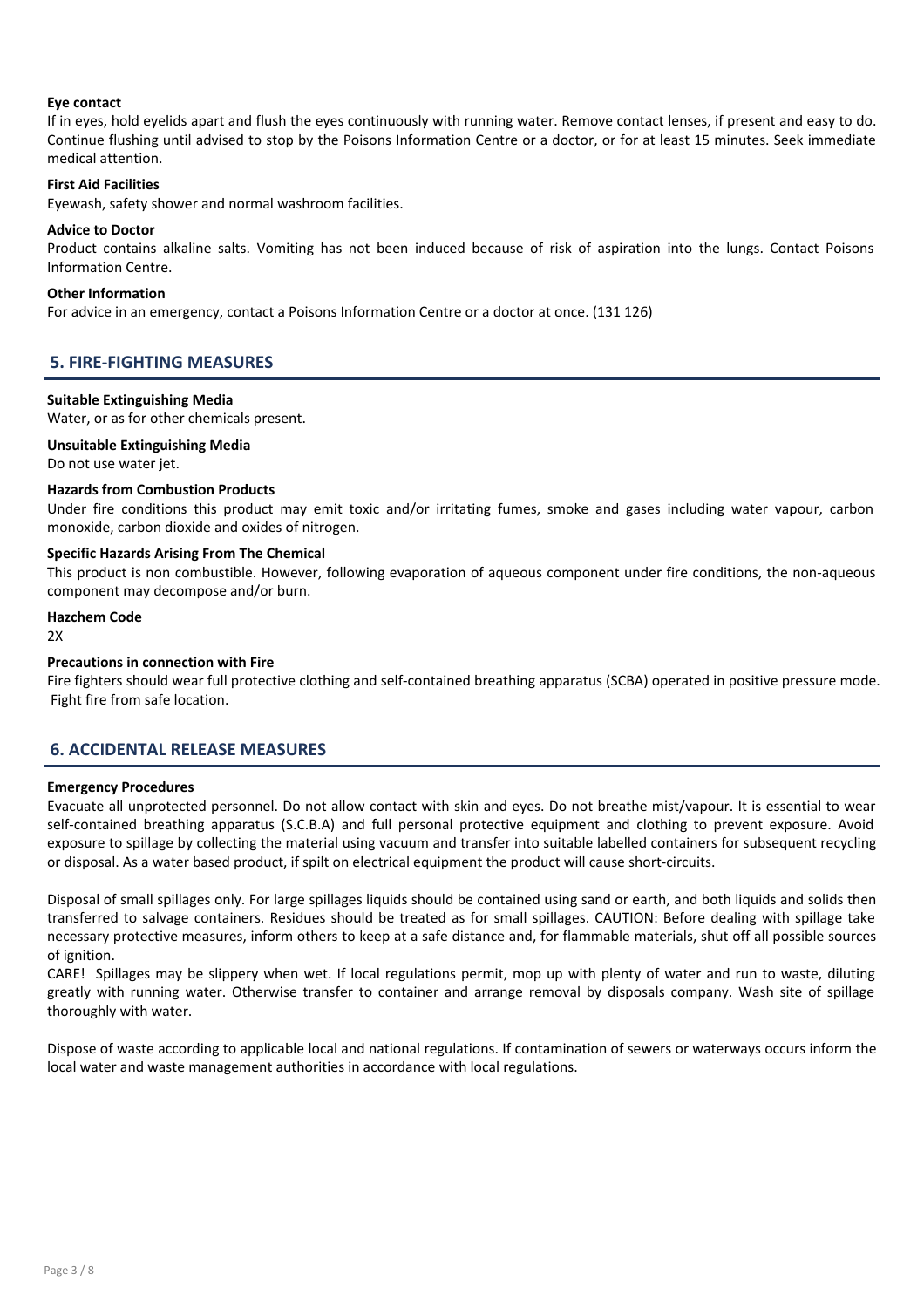# 7. HANDLING AND STORAGE

#### Precautions for Safe Handling

Corrosive liquid. Attacks skin and eyes. Causes burns. Avoid breathing in vapours, mist or fumes. Wear suitable protective clothing, gloves and eye/face protection when mixing and using. Use in designated areas with adequate ventilation. Keep containers tightly closed. Ensure a high level of personal hygiene is maintained when using this product, that is, always wash hands after handling, and before eating, drinking, smoking or using the toilet facilities.

#### Conditions for safe storage, including any incompatibilities

Corrosive liquid. Store in a cool dry well-ventilated area. Store away from oxidising agents and bases/acids. Protect from freezing. Keep containers closed when not in use, securely sealed and protected against physical damage. Inspect regularly for deficiencies such as damage or leaks. Provide a catch-tank in a bunded area. Store in original packages as approved by manufacturer. Do not mix with other chemicals. Clean up all spills and splashes promptly; avoid secondary accidents. Ensure that storage conditions comply with applicable local and national regulations.

For information on the design of the storeroom, reference should be made to Australian Standard AS 3780 The storage and handling of corrosive substances.

# 8. EXPOSURE CONTROLS/PERSONAL PROTECTION

#### Occupational exposure limit values

No exposure standards have been established for this material. However, the available exposure limits for ingredients are listed below:

Sodium hydroxide TWA: 2 mg/m³ (Peak limitation)

TWA (Time Weighted Average): The average airborne concentration of a particular substance when calculated over a normal eighthour working day, for a five-day week.

Peak Limitation: A ceiling concentration which should not be exceeded over a measurement period which should be as short as possible but not exceeding 15 minutes.

Source: Safe Work Australia

#### Biological Limit Values

No biological limits allocated.

#### Appropriate Engineering Controls

This substance is hazardous and should be used with a local exhaust ventilation system, drawing vapours away from workers' breathing zone. If the engineering controls are not sufficient to maintain concentrations of vapours/mists below the exposure standards, suitable respiratory protection must be worn.

#### Respiratory Protection

If engineering controls are not effective in controlling airborne exposure then an approved respirator with a replaceable vapor/mist filter should be used. Refer to relevant regulations for further information concerning respiratory protective requirements. Reference should be made to Australian Standards AS/NZS 1715, Selection, Use and Maintenance of Respiratory Protective Devices; and AS/NZS 1716, Respiratory Protective Devices, in order to make any necessary changes for individual circumstances.

#### Eye Protection

Safety glasses with full face shield should be used. Eye protection devices should conform to relevant regulations. Eye protection should conform with Australian/New Zealand Standard AS/NZS 1337 - Eye Protectors for Industrial Applications.

#### Hand Protection

Wear gloves of impervious material such as rubber or plastic. Final choice of appropriate gloves will vary according to individual circumstances. i.e. methods of handling or according to risk assessments undertaken. Occupational protective gloves should conform to relevant regulations.

Reference should be made to AS/NZS 2161.1: Occupational protective gloves - Selection, use and maintenance.

#### Body Protection

Suitable protective workwear, e.g. cotton overalls buttoned at neck and wrist is recommended. Chemical resistant apron is recommended where large quantities are handled.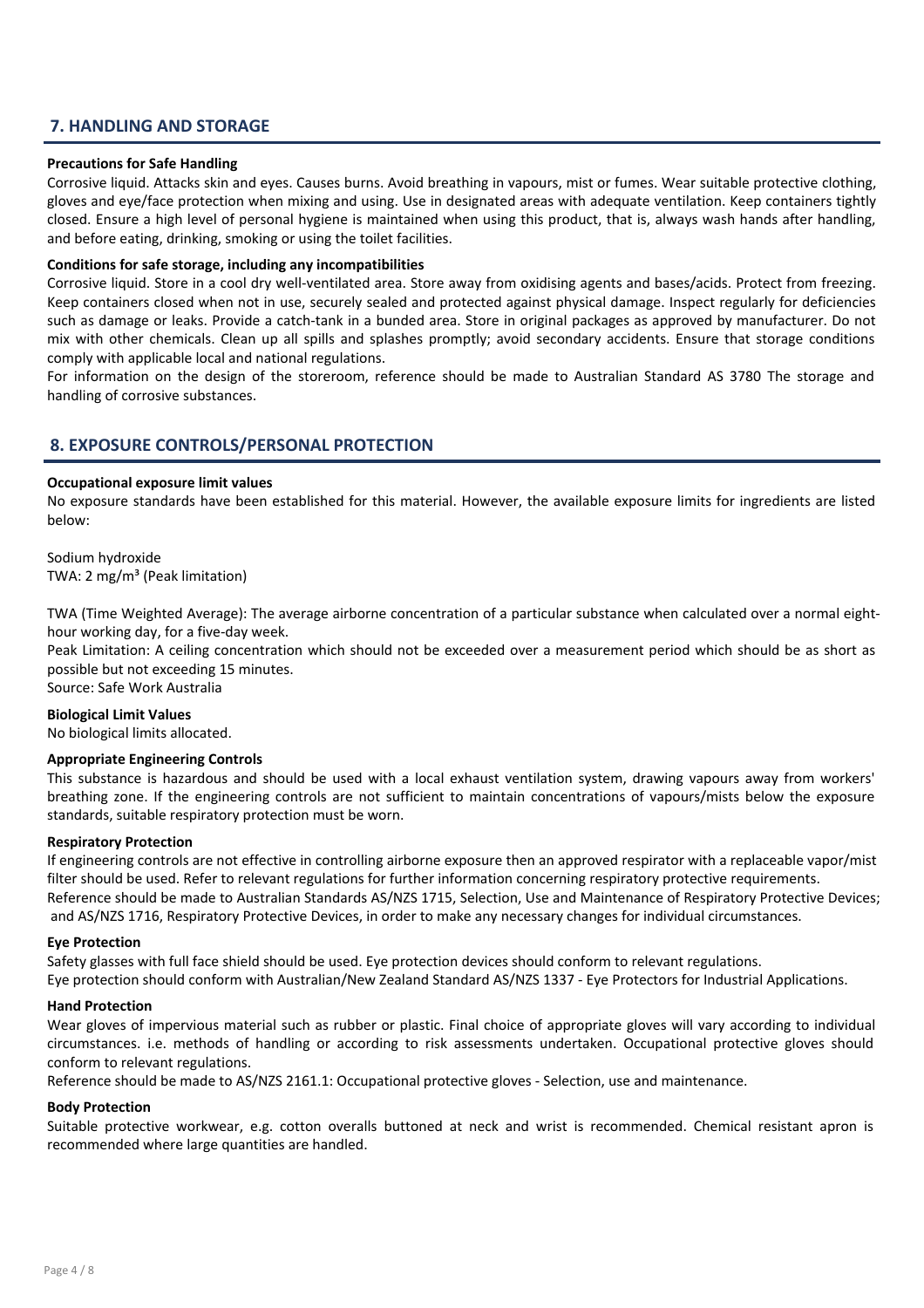### 9. PHYSICAL AND CHEMICAL PROPERTIES

Form Liquid

Appearance Clear mobile liquid

Colour Pale straw

**Odour Odourless** 

Boiling Point Not available

Solubility in Water Miscible in water in all proportions

Specific Gravity 1.06

pH >13.0

Flash Point Not applicable

Flammability Not combustible

### 10. STABILITY AND REACTIVITY

Reactivity Not available

Chemical Stability Stable under normal conditions of storage and handling.

Conditions to Avoid Extremes of temperature and direct sunlight. Protect from freezing.

Incompatible materials Not available

Hazardous Decomposition Products Thermal decomposition may result in the release of toxic and/or irritating fumes.

Possibility of hazardous reactions Not available

Hazardous Polymerization Not available

# 11. TOXICOLOGICAL INFORMATION

### Toxicology Information

No toxicity data available for this material.

## Ingestion

Ingestion of this product will cause nausea, vomiting, abdominal pain and chemical burns to the mouth, throat and stomach.

#### Inhalation

Inhalation of mist or vapour will result in respiratory irritation and possible harmful corrosive effects including burns, lesions of the nasal septum, pulmonary edema, and scarring of tissue.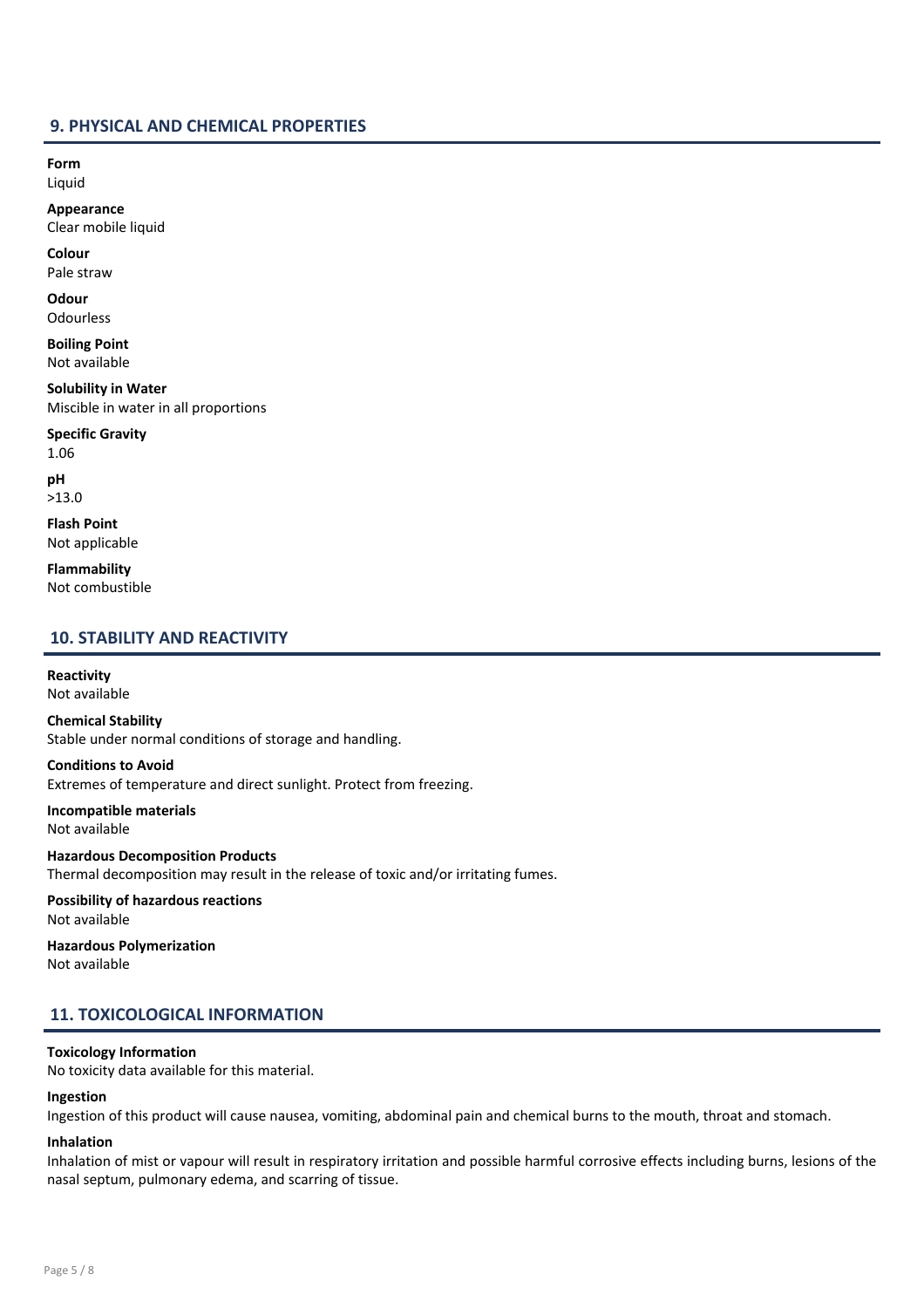#### Skin

Causes burns. Corrosive to the skin. Skin contact can cause redness, itching, irritation, severe pain and chemical burns with resultant tissue destruction.

#### Eye

Causes eye damage. Eye contact will cause stinging, blurring, tearing, severe pain and possible burns, necrosis, permanent damage and blindness.

#### Respiratory sensitisation

Not expected to be a respiratory sensitiser.

Skin Sensitisation Not expected to be a skin sensitiser.

Germ cell mutagenicity Not considered to be a mutagenic hazard.

Carcinogenicity Not considered to be a carcinogenic hazard.

Reproductive Toxicity Not considered to be toxic to reproduction. STOT-single exposure

# Not expected to cause toxicity to a specific target organ.

STOT-repeated exposure Not expected to cause toxicity to a specific target organ.

Aspiration Hazard Not expected to be an aspiration hazard.

# 12. ECOLOGICAL INFORMATION

#### **Ecotoxicity**

No toxicity data available for this material.

Persistence and degradability Not available

Mobility Not available

Bioaccumulative Potential Not available

Other Adverse Effects Not available

Environmental Protection Do not discharge this material into waterways, drains and sewers.

# 13. DISPOSAL CONSIDERATIONS

#### Disposal considerations

The disposal of the spilled or waste material must be done in accordance with applicable local and national regulations.

# 14. TRANSPORT INFORMATION

#### Transport Information

This material is classified as a Class 8 Corrosive Substances Dangerous Goods

Class 8 Dangerous Goods are incompatible in a placard load with any of the following:

- Class 1: Explosives
- Division 4.3: Dangerous when wet Substances
- Division 5.1: Oxidising substances
- Division 5.2: Organic peroxides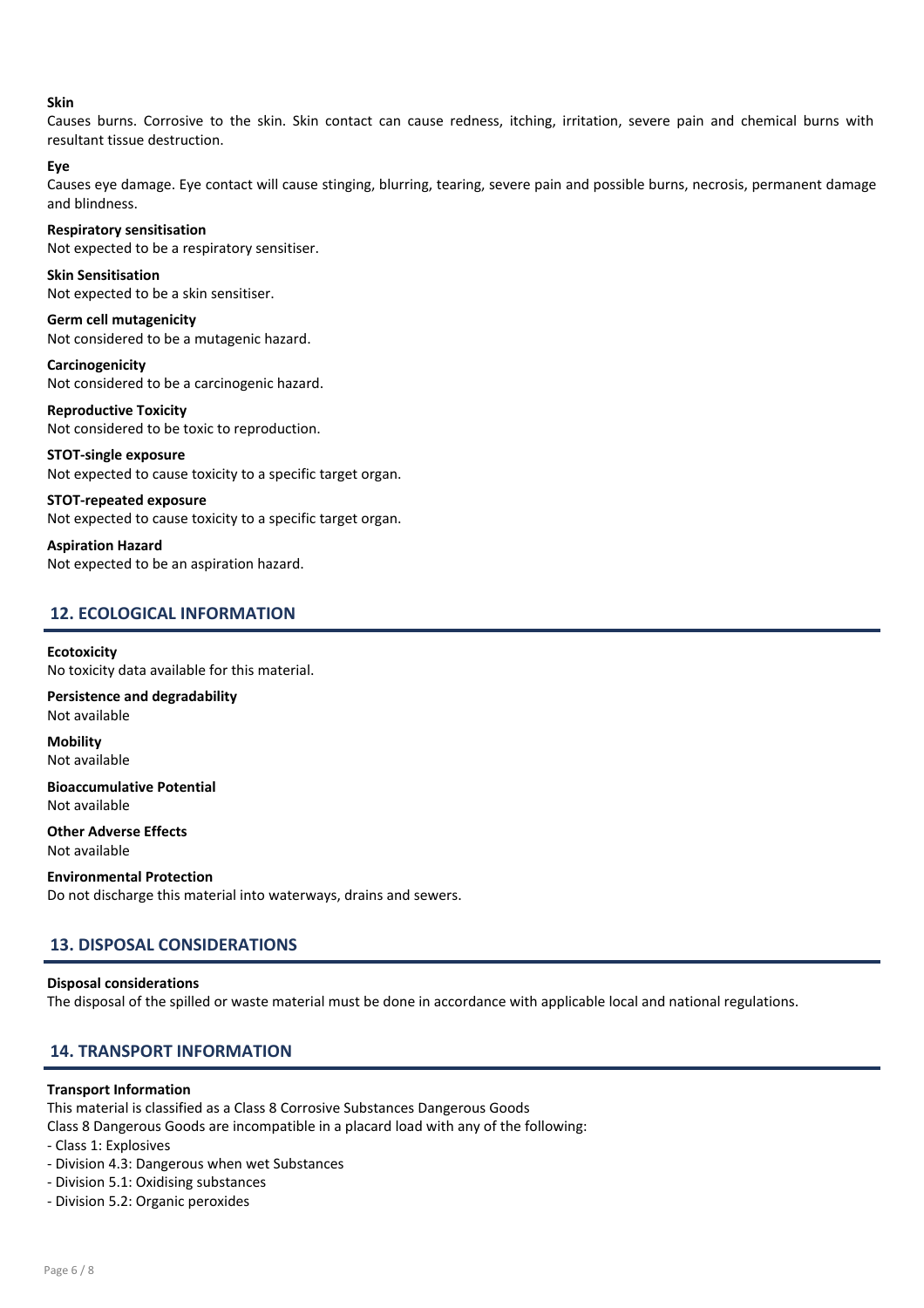- Class 6, Toxic or Infectious Substances, if the Class 6 dangerous goods are cyanides and the Class 8 dangerous goods are acids Class 7: Radioactive materials unless specifically exempted and are incompatible with food and food packaging in any quantity. Strong acids must not be loaded in the same freight container or on the same vehicle with strong alkalis. Packing Group I and II acids and alkalis should be considered as strong.

Marine Transport (IMO/IMDG): Classified as Dangerous Goods by the criteria of the International Maritime Dangerous Goods Code (IMDG Code) for transport by sea. Class/Division: 8 UN No: 1760 Proper Shipping Name: CORROSIVE LIQUID, N.O.S. (CONTAINS: Sodium hydroxide & Alkaline salts) Packing Group: III EMS : F-A, S-B Special Provisions: 223, 274

Air Transport (ICAO/IATA): Classified as Dangerous Goods by the criteria of the International Air Transport Association (IATA) Dangerous Goods Regulations for transport by air. Class/Division: 8 UN No: 1760 Proper Shipping Name: corrosive liquid, n.o.s. (Contains: Sodium hydroxide & Alkaline salts) Packing Group: III Packaging Instructions (passenger & cargo): 852 Packaging Instructions (cargo only): 856 Hazard Label: Corrosive Special Provisions: A3, A803

U.N. Number 1760

UN proper shipping name CORROSIVE LIQUID, N.O.S.(Contains Sodium hydroxide & Alkaline salts)

Transport hazard class(es) 8 Packing Group III Hazchem Code 2X IERG Number 37 IMDG Marine pollutant No Transport in Bulk Not available

Special Precautions for User Not available

# 15. REGULATORY INFORMATION

#### Regulatory information

Classified as Hazardous according to the Globally Harmonised System of classification and labelling of chemicals (GHS) including Work, Health and Safety regulations, Australia

Classified as a Scheduled Poison according to the Standard for the Uniform Scheduling of Medicines and Poisons (SUSMP).

Poisons Schedule

S5